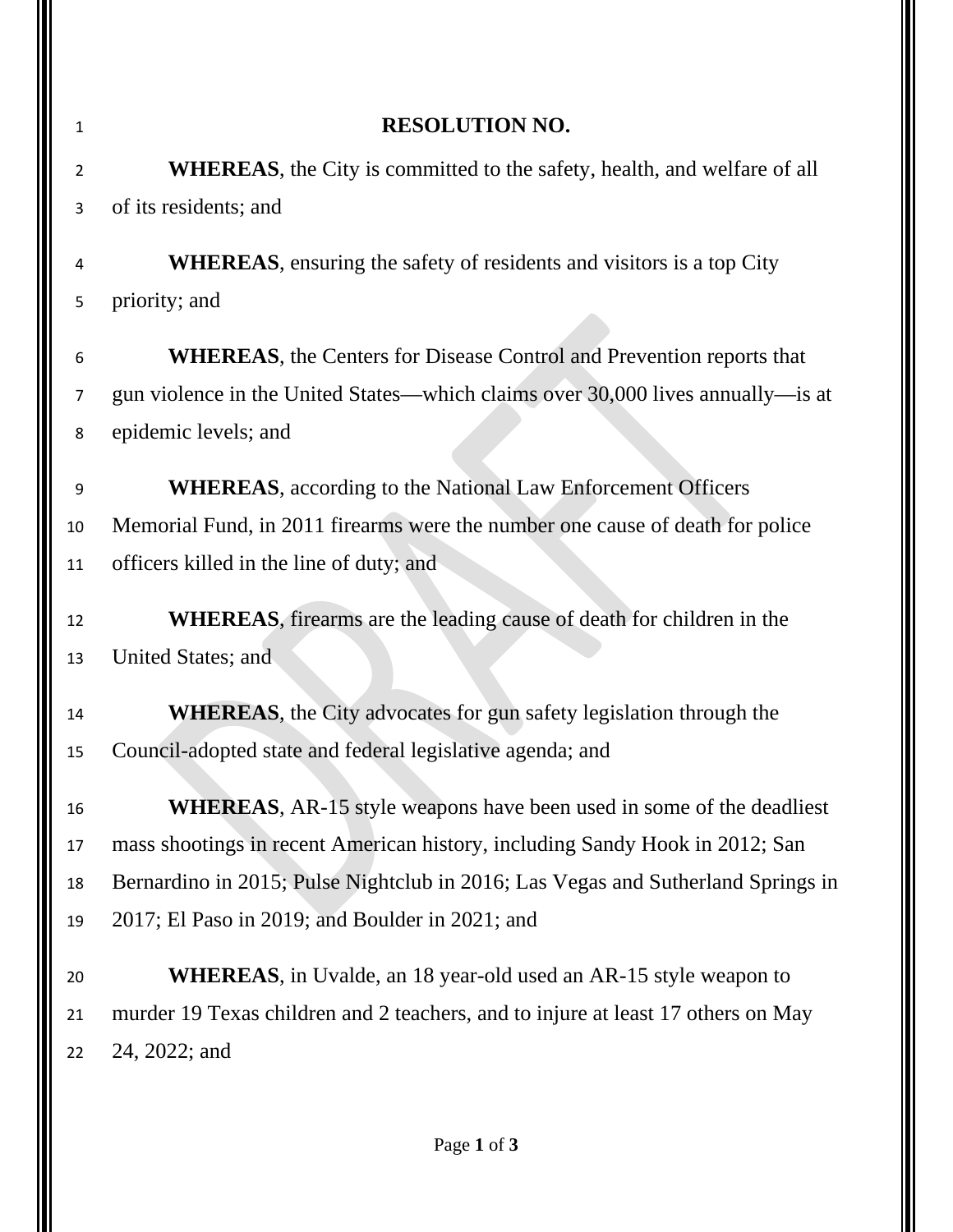**WHEREAS**, in Buffalo, an 18 year-old used an AR-15 style weapon to murder 10 people and to injure 3 others as they shopped for groceries on May 14, 2022; and

 **WHEREAS**, experts have opined that young people under the age of 21 physiologically respond to stressors with greater violence and exhibit less self-control than older adults; and

**WHEREAS**, the legal age to purchase alcohol in Texas is 21; and

 **WHEREAS**, the legal age to purchase tobacco and nicotine products for non-military members in Texas is 21; and

 **WHEREAS**, the legal age to purchase a handgun from a business or individual with a Federal Firearms License is 21; and

 **WHEREAS**, an AR-15 style weapon and similar semi-automatic rifles are self-evidently more dangerous than alcohol, tobacco, or handguns if handled improperly; **NOW, THEREFORE,**

## **BE IT RESOLVED BY THE CITY COUNCIL OF THE CITY OF AUSTIN:**

 The Council directs the City Manager to explore every option that would allow the City to prohibit the sale of AR-15 style weapons and other semi-automatic rifles to anyone below the age of 21.